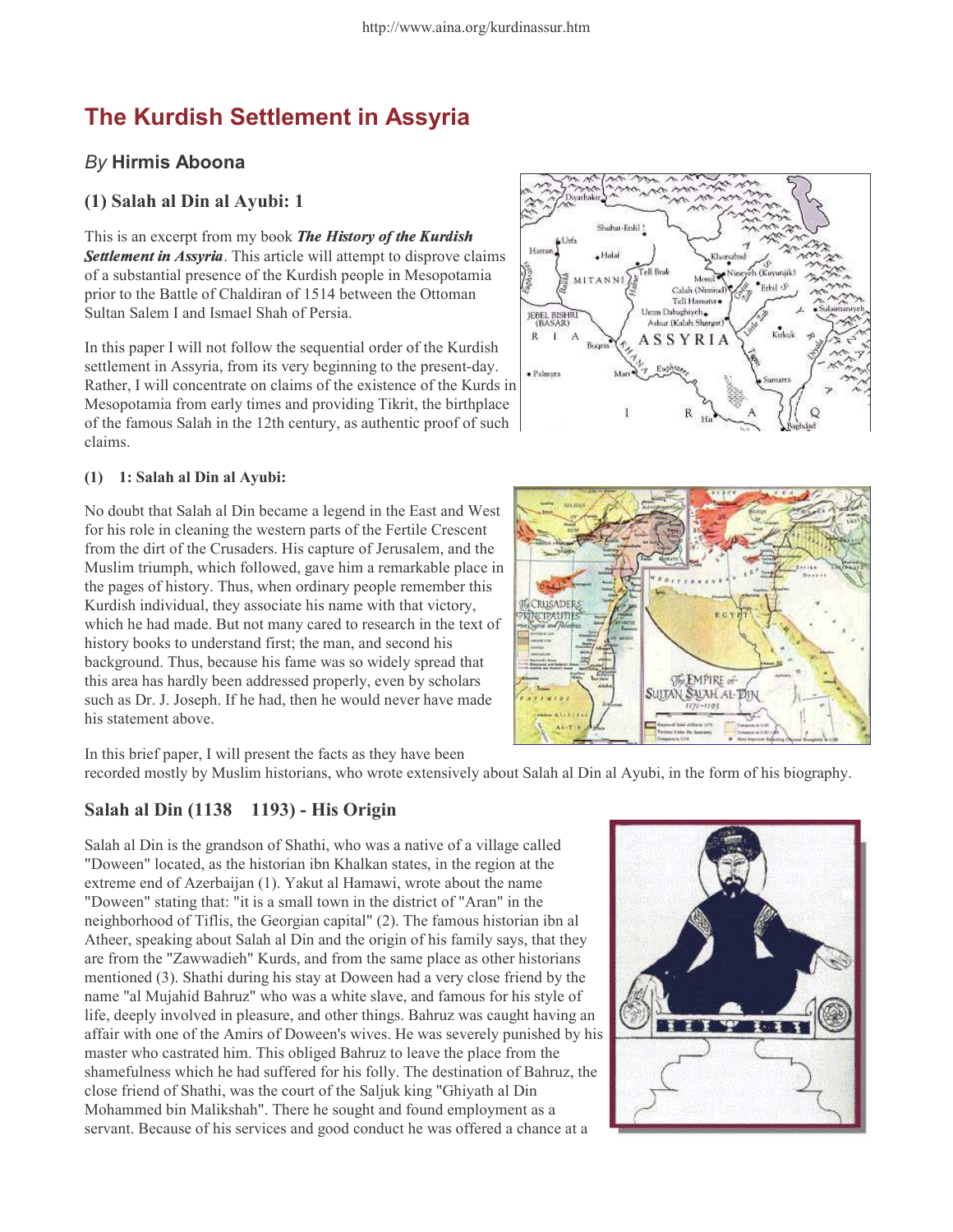higher position, which finally enabled him to become one of the court staff.

Bahruz did not forget his old friend Shathi who summoned him from his village "to see the prosperity and the prestige, which he reached, and to share with what God bestowed upon him" (4). Thus Shathi joined his old friend. While Shathi and his family were under direct care of Mujahid al Din Bahruz, with his two sons: Abu al Shukir Ayub (Salah al Dinís father) and Asad al Din Sherkowa, the Saljuk king decided to appoint Bahruz as governor of Baghdad and as his representative there. Once again he did not forget his friend Shathi and his family and took them with him to Baghdad. While at Baghdad, the king further trusted Bahruz with the Castle of Tikrit. Bahruz found it suitable to appoint Shathi in the capacity of "Dazdar" which means the guardian of the castle of Tikrit. Thus Shathi moved with his family to that city.

### Salah al Din's Family at Tikrit

During the period which Salah al Din's family settled in Tikrit, Shathi died there and his post was given to his elder son, Najim al Din Abu al Shukir Ayub, who was assisted by his brother Sherkowa. During this time chaos was engulfing all the regions of Mesopotamia, but mainly the upper regions. Wars between the previous invaders who were able to settle and establish centers of power for themselves, here and there, were inflamed everywhere. Each city lord was attempting to enlarge the area under his control and to seize as much as he could, to loot and collect a large number of Harems from the peaceful indigenous inhabitants of the country [see al Thahabi, al'abar, Vol. 2, 300].



Imad al Din Zanki at this time was occupying Mosul, and much of its

surrounding regions. His attempt to capture Baghdad from Bahruz was a disasterous one, and he was obliged to retreat back to Mosul with severe wounds. He passed by Tikrit, and he was received with courtesy by Najim al Din Ayub (Salah al Dinís father) (5). On this occasion we are told by the Damascus historian ibn Katheer that Zanki, the enemy of Bahruz, (the good-hearted friend of Salah al Dinís family), spent fifteen days under the immediate care of Najim al Din Ayub curing him of his wounds (6). While ibn Khalkan says that he built for him ships by which his followers were able to cross the river and to join him (7).

Bahruz, the governor of Baghdad was outraged when the news reached him of the collaboration which took place between Salah al Din's family - as he was always so generous to them when they were poverty-stricken- and his enemy Imad al Din Zanki. However, he did express his anger in a very courteous manner. He addressed them by saying: "your father was impartial to me. We were bound together by kindness, and I cannot punish you, but I would like you both to leave Tikrit, and find another place to make your living". This was compounded with an event by which Sherkowa killed a Christian native of Tikrit (8).

Thus, the family was ordered to leave the territory which was under Bahruz' administration. In the same day they left, Salah al Din al Ayubi was born, and the family considered that as a bad omen (9). The destination of the family is known, it was just a short time ago that they had offered their services to Zanki. Thus they headed to Mosul to join the swordsman Imad al Din Zanki, who was the prime cause for their expulsion from Tikrit, and no doubt he would welcome them for their services. At that time, Mosul was under the rule of Zanki and it was considered the best place to start a new life as a fighter, since Zanki's troops were involved in daily raids in the north-west regions of Assyria, attacking the unarmed Assyrian cities, towns, and villages.

#### To be continued. Part two: The Massacres of Salah al Din

# **Endnotes**

- (1) Ibn Khalkan, Wafiyat al aíayan. Vol. 1. Beirut 255 ñ 256
- (2) Yakut al Hamawi, Maíajam al Buldan. Beirut, 1990. Vol. II. 558.
- (3) Ibn al Atheer, al Kamil fi al Tarekh. Vol. 10. Beirut, 1987. 17.